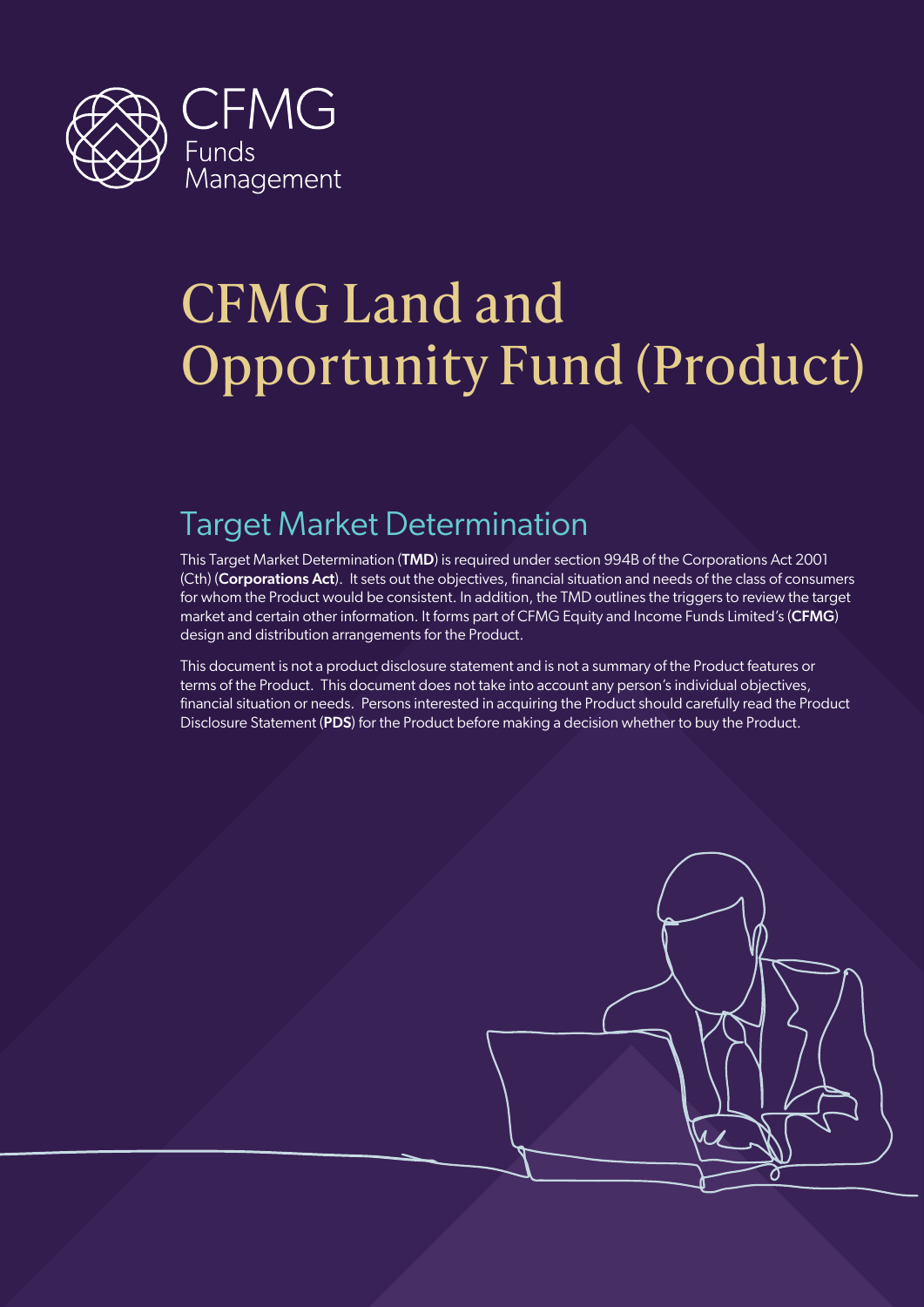#### TARGET MARKET SUMMARY

The Product is likely to be appropriate for a consumer seeking capital growth to be used within a portfolio where the consumer has a medium to long investment timeframe, a high or very high risk/return profile and needs no immediate or medium-term access to capital. This Product is not suitable for a consumer who requires a guaranteed return of capital or regular income.

#### PRODUCT DETAILS

| <b>Issuer</b>      | CFMG Equity and Income Funds Limited |
|--------------------|--------------------------------------|
| <b>Issuer ABN</b>  | 12 112 753 876                       |
| <b>Issuer AFSL</b> | 291390                               |
| <b>Fund</b>        | CFMG Land and Opportunity Fund       |
| <b>ARSN</b>        | 602 610 006                          |
| Date TMD approved  | 30 September 2021                    |

#### DESCRIPTION OF TARGET MARKET

| <b>Consumer Attribute</b><br>A description of the likely objectives, financial<br>situation and needs of the class of consumers in<br>the target market |                                                                        | <b>Product Key Attribute</b><br>A description of the Product, including its key attributes                                                                                                                                                                                                                                         |  |
|---------------------------------------------------------------------------------------------------------------------------------------------------------|------------------------------------------------------------------------|------------------------------------------------------------------------------------------------------------------------------------------------------------------------------------------------------------------------------------------------------------------------------------------------------------------------------------|--|
| Investment objective:                                                                                                                                   | Income returns payable<br>concurrently with<br>redemption              | The Product is designed for those consumers whose primary objective is the<br>earning of income which is received concurrently with redemption of the<br>investment at the end of the term.                                                                                                                                        |  |
|                                                                                                                                                         |                                                                        | The Product is designed for retail investors seeking a relatively high rate of return<br>paid at the end of a medium term (between 1 and 3 years).                                                                                                                                                                                 |  |
|                                                                                                                                                         |                                                                        | CFMG specifically points out that the Product does not necessarily give:                                                                                                                                                                                                                                                           |  |
|                                                                                                                                                         |                                                                        | Guaranteed return of capital<br>Regular income                                                                                                                                                                                                                                                                                     |  |
|                                                                                                                                                         |                                                                        | and so CFMG considers a consumer whose primary or sole objective is either of<br>those attributes is not within the target market for the Product.                                                                                                                                                                                 |  |
| Intended product use:                                                                                                                                   | Core component<br>$(25 - 75%)$<br>Satellite/small allocation<br>(<25%) | Given the consumer would have or have the potential for diversification across<br>its other investments CFMG considers the Product would be appropriate as up<br>to 75% of that consumer's investment mix as diversification within the one, single<br>investment is not essential or necessarily desired.                         |  |
|                                                                                                                                                         |                                                                        | CFMG considers the Product is not appropriate as the sole investment held by<br>a consumer as it has no diversification as a feature.                                                                                                                                                                                              |  |
| Investment time frame:                                                                                                                                  | Medium ( $\leq$ 6 years)<br>Long ( $> 6$ years)                        | Consumers who can accept a medium investment time frame (up to 5 years) or<br>a long investment time frame (greater than 5 years) are in the target market for<br>the Product.                                                                                                                                                     |  |
|                                                                                                                                                         |                                                                        | Consumers who need or seek a short investment time frame (less than 2 years)<br>are not in the target market for the Product because CFMG does not promise that<br>the investment or return will be paid to the consumer necessarily within 2 years.                                                                               |  |
| Risk and return profile:                                                                                                                                | Very high<br>High                                                      | Consumers who have a very high risk and return profile (i.e. a strong ability to<br>bear loss) or a high risk and return profile (i.e. a reasonably strong ability to bear<br>loss) are in the target market for the Product.                                                                                                      |  |
|                                                                                                                                                         |                                                                        | The Product is designed for consumers who are higher risk in nature and can<br>accept higher potential losses (e.g. have the ability to bear up to 6 negative<br>returns over a 20 year period in order to target a higher target return profile).                                                                                 |  |
|                                                                                                                                                         |                                                                        | This Product is not appropriate for consumers who have a low risk and return<br>profile (i.e. little or no ability to bear loss) or medium risk and return profile (i.e. a<br>reasonably strong ability to bear loss).                                                                                                             |  |
| Withdrawal needs:                                                                                                                                       | Every two years or<br>longer                                           | Consumers who will need to withdraw money from their investment no less than<br>every two years or longer are in the target market for the Product.                                                                                                                                                                                |  |
|                                                                                                                                                         |                                                                        | Redemption is not available until the expiry of the term of the Product, generally<br>only when the relevant property development company in whom the Product<br>invests completes the property development project and repays the relevant loan<br>to the Product or redeems the Product's investment in the relevant securities. |  |
|                                                                                                                                                         |                                                                        | This Product is not suitable for consumers who require more frequent access to<br>their capital.                                                                                                                                                                                                                                   |  |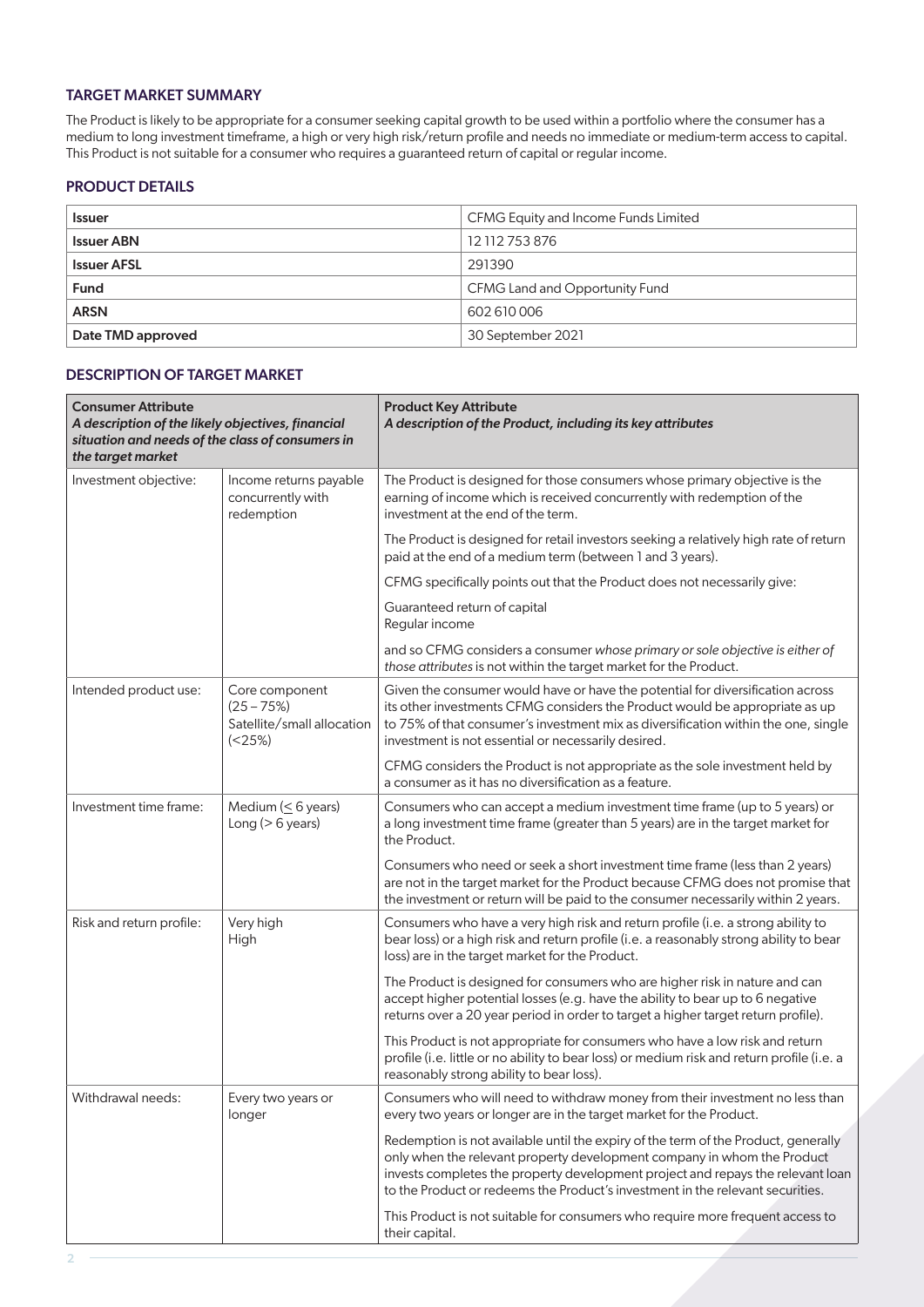#### APPROPRIATENESS OF PRODUCT

CFMG has assessed the Product and formed the view that the Product, including its key attributes, is likely to be consistent with the likely objectives, financial situation and needs of consumers in the target market as described above, as the features of this Product are likely to be suitable for consumers who are identified above.

#### DISTRIBUTION CONDITIONS/RESTRICTIONS

CFMG has no distribution conditions for the Product.

#### REVIEW TRIGGERS

- The following events will give rise to CFMG reviewing its TMD in respect of the Product:
- Material change to key attributes, fund investment objective and/or fees
- Key attributes have not performed as disclosed by a material degree and for a material period
- CFMG determining an ASIC reportable significant dealing has occurred
- Material or unexpectedly high number of complaints (as defined in section 994A(1) of the Corporations Act) about the Product or distribution of the Product.
- Any Product Intervention Powers, regulator orders or directions that affects the Product.

#### MANDATORY REVIEW PERIODS

| <b>Review period</b>           | Maximum period for review |
|--------------------------------|---------------------------|
| Initial review                 | l year and 3 months       |
| <sup>1</sup> Subsequent review | 3 years and 3 months      |

#### DISTRIBUTOR REPORTING REQUIREMENTS

*CFMG is the only distributor of the Product and so the following provisions shall only apply in circumstances where CFMG has authorised a distributor to distribute the Product.* 

| <b>Reporting requirement</b>                                                                                                                                                                                                                      | <b>Reporting period</b>                                                                                                     | Which distributors this requirement<br>applies to |
|---------------------------------------------------------------------------------------------------------------------------------------------------------------------------------------------------------------------------------------------------|-----------------------------------------------------------------------------------------------------------------------------|---------------------------------------------------|
| Complaints (as defined in section 994A(1)<br>of the Corporations Act) relating to<br>the Product's design, availability and<br>distribution. The distributor should provide<br>all the content of the complaint, having<br>regard to privacy.     | Within 10 business days following end of<br>calendar quarter                                                                | All distributors                                  |
| Significant dealing outside of target<br>market, under s994F(6) of the<br>Corporations Act.                                                                                                                                                       | As soon as practicable but no later than 10<br>business days after distributor becomes<br>aware of the significant dealing. | All distributors                                  |
| To the extent a distributor is aware of<br>dealings outside the target market these<br>should be reported to CFMG, including<br>reason why acquisition is outside of target<br>market, and whether acquisition occurred<br>under personal advice. | Within 10 business days following end of<br>calendar quarter                                                                | All distributors                                  |

#### RECORD KEEPING

CFMG will maintain records of the reasonable steps taken to ensure that this Product is sold in a manner consistent with this TMD.

CFMG will also prepare and maintain complete and accurate records of its decisions, and the reasons for those decisions, in relation to:

- All target market determinations for this Product;
- Identifying and tracking review triggers;
- Setting review periods; and
- The matters documented in this TMD.